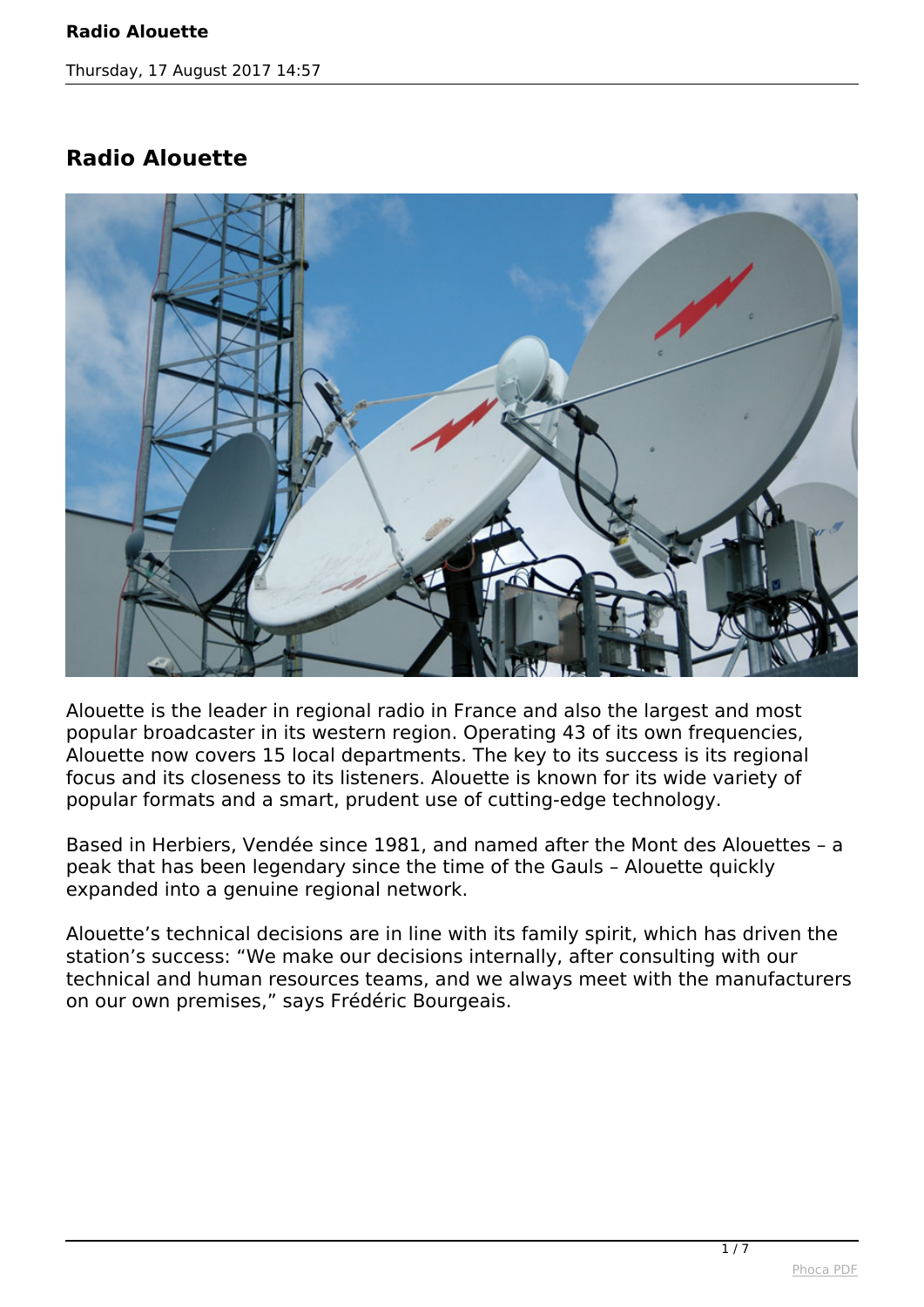## **Radio Alouette**

*Thursday, 17 August 2017 14:57*



*In 2017, satellite transmission will undergo a monumental change. We will be switching from one proprietary standard to a new one, DVB S2, which is more open and designed to be interoperable with all current and future media protocols, whether satellite-based or IP-based.*

*We had four major goals in mind for the new system technology:*

- *Best possible flexibility regarding transmission sources and coding algorithm.*
- *Keeping technology as simple and cost-efficient as possible.*
- *Optimize quality by using a well-constructed redundancy concept.*
- *A solution tailored to the requirements of regional broadcasting.*

*Frederic Bourgeais further explaining: "Since 1996, Alouette has been managing its own MCPC satellite uplink with its partner in the space segment, Globecast – Eutelsat. That is the main reason why we are not participating in the NSTR project for the change to DVB-S2 standard, which is a merger of several French broadcasters using a common satellite uplink.*

*Although we didn't need access to the NSTR satellite uplink, our Alouette engineers were very interested why the NSTR project team had chosen a system solution from 2wcom and also interested in their experiences with this system. The positive*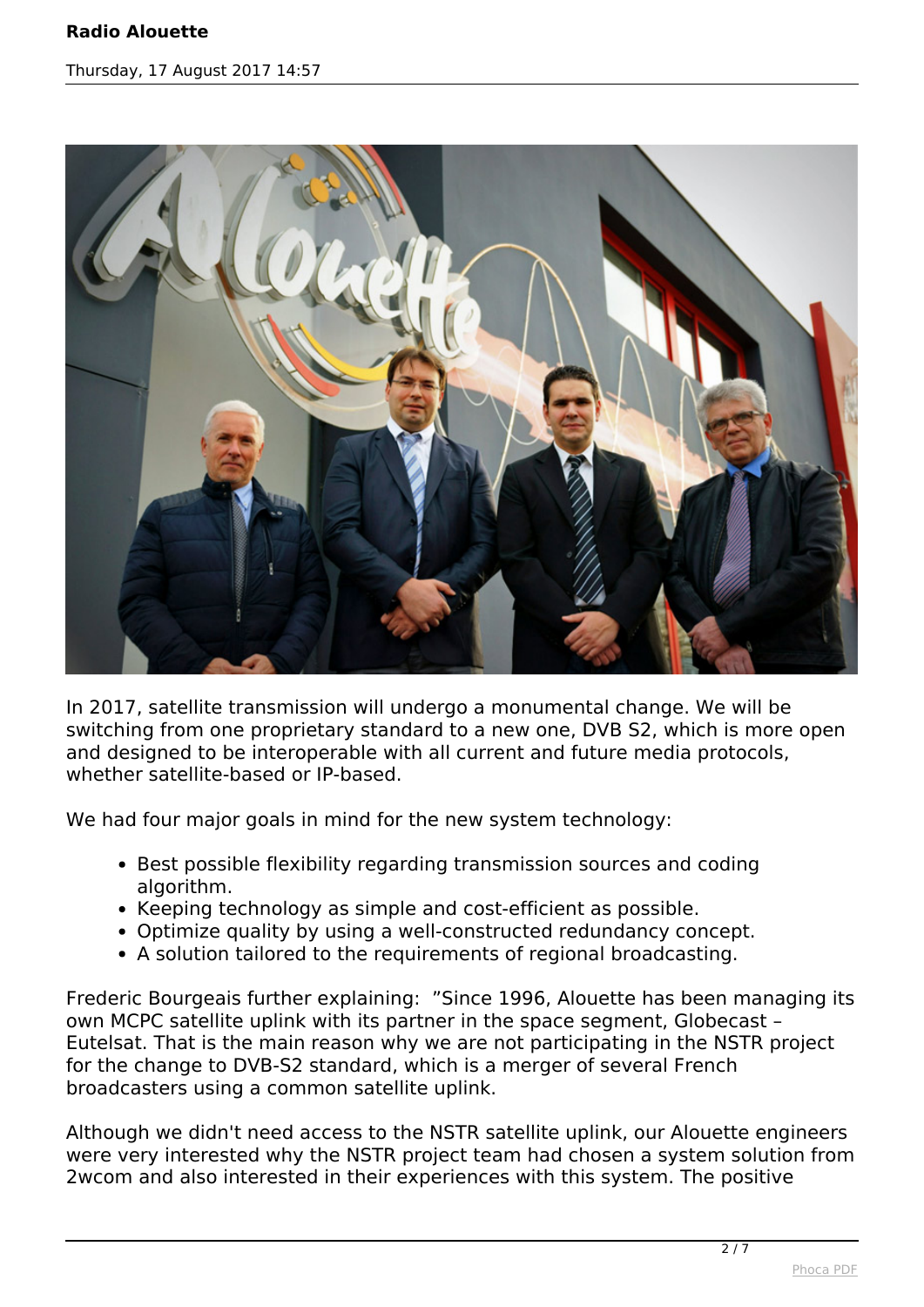## **Radio Alouette**

*Thursday, 17 August 2017 14:57*

*feedback from the NSTR team in combination with the visit of Werner Drews (CEO of 2wcom) in the summer of 2016 – and a competitive bid – were the main reasons why the DVB-S2 project team of Alouette chose to work with the German company 2wcom.*

*From the beginning, cooperation between the sales teams and the engineers of both companies has been based on respect and trust. As a result we have had a very productive collaboration from the outset of this project. We quickly understood that their professional and high-quality products are keeping pace with our needs as a broadcaster with a strong regional orientation. As a further stroke of good luck for us, 2wcom was just designing its own eight channel audio MPEG encoder MM08E. The main differences between this encoder and the devices of alternative manufacturers that we reviewed was cost-efficiency and simplicity of configuration.*



*To ensure an unproblematic switchover to the DVB-S2 standard we started a test phase during February 2017. For this purpose we got one of each device that was going to be part of our new system and I and my technical team had a very close look at all of the functions and interoperability with our system on-site. This was particularly important with regards to one of our main requirements – the broadcasting of local content. Let me try to explain why the chosen equipment was a perfect fit for our requirements.*

*We got the very first manufactured device of the new product MM08E at our station and have been in lively dialogue with 2wcom engineers regarding our testing results. The MPEG encoder can be very flexibly used in IP and SAT system environments. The product also offers us a wide selection of excellent-quality*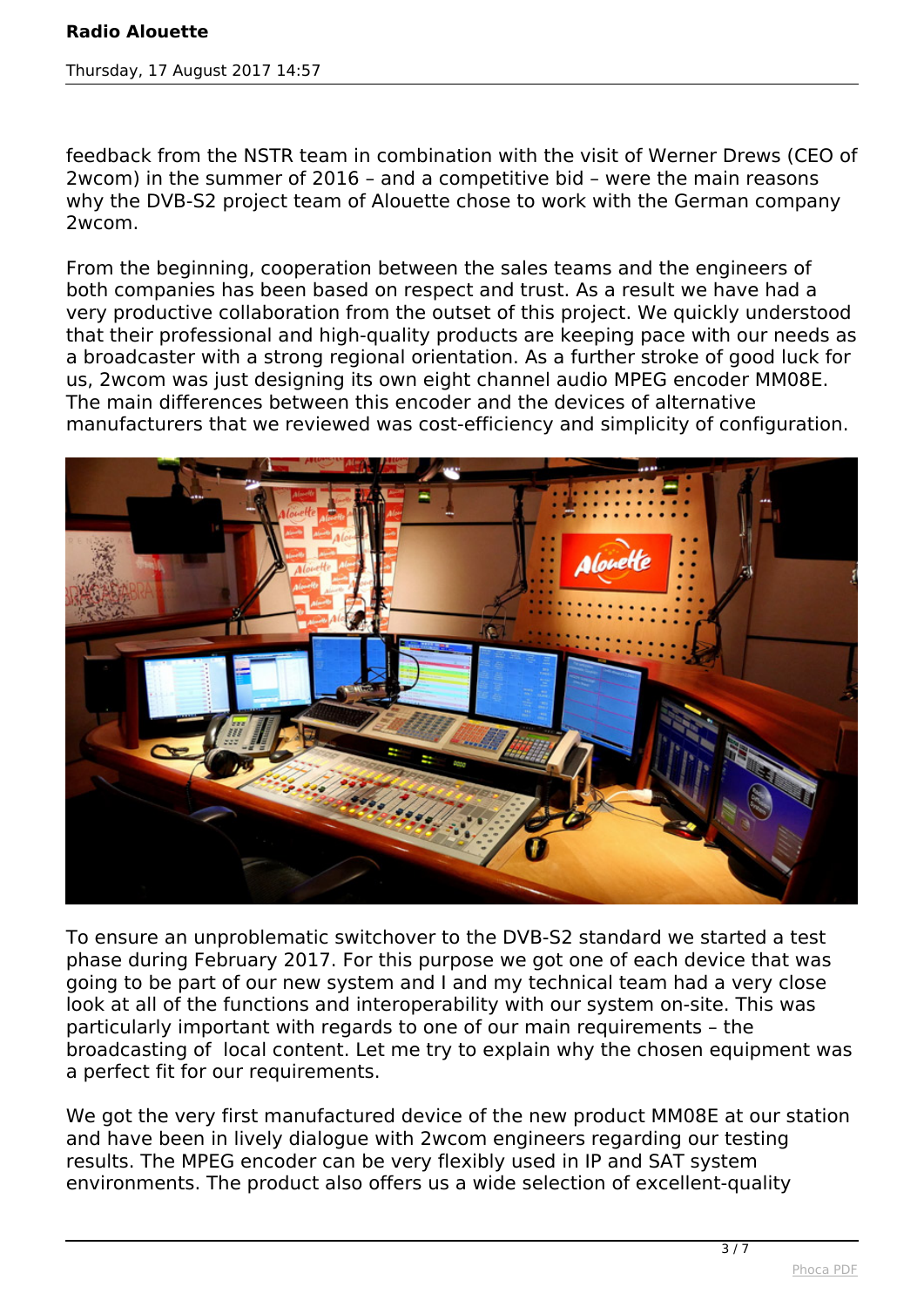*codecs (Enhanced apt-X, AAC, MPEG I/II Layer 2/3, PCM) as well as RDS data. It generates multiple streams independently.*

*Transmission of ancillary data and switching contact information (GPIO) can be forwarded via integrated interfaces. In case we need more hardware channels, activation can be managed easily and conveniently via software update. It offers us a well-constructed redundancy concept including two hot swapping slide-in power supplies ensuring operation without interruption. After several weeks working intensively with the device we have been impressed how dependably this prototype runs. Our technical staff came to the conclusion that the device is a very complete and competitively priced product, which is rounded out by offering functions for quality management (MPEG FEC and DualStreaming to avoid IP packet losses), controlling (HTTP, Telnet, NMS and SNMP) and monitoring (IP and MPEG parameters via SNMP v2c and relay, headphone output and alarm, source switch & event logging).*

*Combined with the eSIRC Server and its DSR02+ receivers this homogeneous global solution enables us to distribute and broadcast local programs and fully control the entire channel with a satellite IP solution. With 2wcom eSIRC (Satellite Inband Remote Control) we chose a web based software for remote control, that precisely meet our needs for comfort at daily work, cost reduction and economy of time.*

*Equipping FlexDSR02+ with SIRC option and an SD card makes it possible to use the whole range of enhanced functions of eSIRC. As a result, our technicians are able to completely access eSIRC management system via web interface from any computer within the network for uploading data files to the internal memory of integrated FlexDSR02+ receivers (such as firmware, audio, reports and configuration). This, not only for immediate use with an up-time very close to 100%, but also for broadcasting content at a later point of time. All content stored on internal memory of remote devices is mirrored within the eSIRC. Therefore our network operators can always track the state of internal memory on all integrated devices without the need for a physical connection. If a certain file is scheduled to be uploaded, it will also be stored in the local mirror of the concerned device. As storage space of each device is accessible via web interface and also via FTP (see Figure 1) we are able to upload files directly to the system via FTP for distribution via satellite. In case greater volume of data have to be processed and there is no satellite capacity left for it, we have also the possibility to synchronize content stored on the internal memory cards with the eSIRC mirror by using FTP.*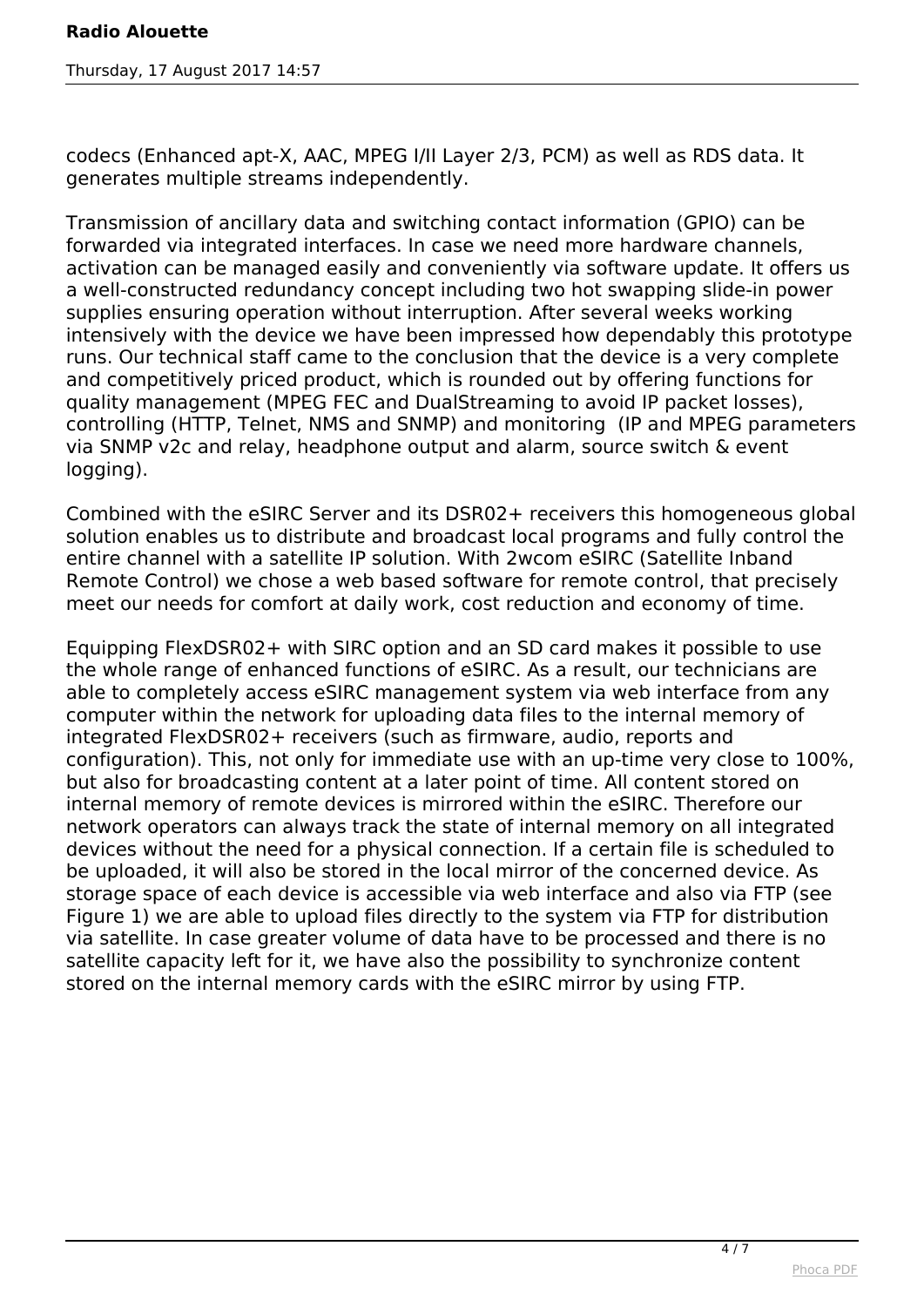## **Radio Alouette**

*Thursday, 17 August 2017 14:57*



*Right now we have 38 industrial computers on each of the sites to manage the local news. They receive daily content and programming specific for every city. They are connected by an ADSL line to our master server situated in the head office. Our selfdeveloped software allows every computer to be started in sequence by one or several contact relays coming from our current satellite receiver and encoding audio signals in different formats like MPEG II Layer I to MP3 and AAC. This technology is reliable, but requires regular maintenance.*

*Numerous kilometers of optical fiber have to be checked at least once a year.*

*Remembering Alouette covers a large area in the west of France we did not wish to use only a terrestrial IP technology but also optimize guarantees in terms of availability by using satellite. Some towns in our coverage area simply do not have enough ADSL quality.*

*For obvious financial reasons, we quickly chose a hybrid product that would allow us to manage 43 FM frequencies effectively. So we looked for a device that would allow us to remove all the computers, audio commutators and so on at each site. After evaluating a range of possible products we choose the FlexDSR02+ satellite receivers to handle transport streams via satellite (DVB-S/S2), ASI input and IP, while also managing elementary audio streams and Icecast streams via IP.*

*As the device is able to process all common coding algorithms like Eapt-X, AAC, MPEG I/II Layer 2/3 or PCM it matches perfectly with one of our major aims flexibility. Regarding our quality requirements, this multipurpose device offers us a sophisticated concept for audio quality and redundancy options like Pro-MPEG FEC*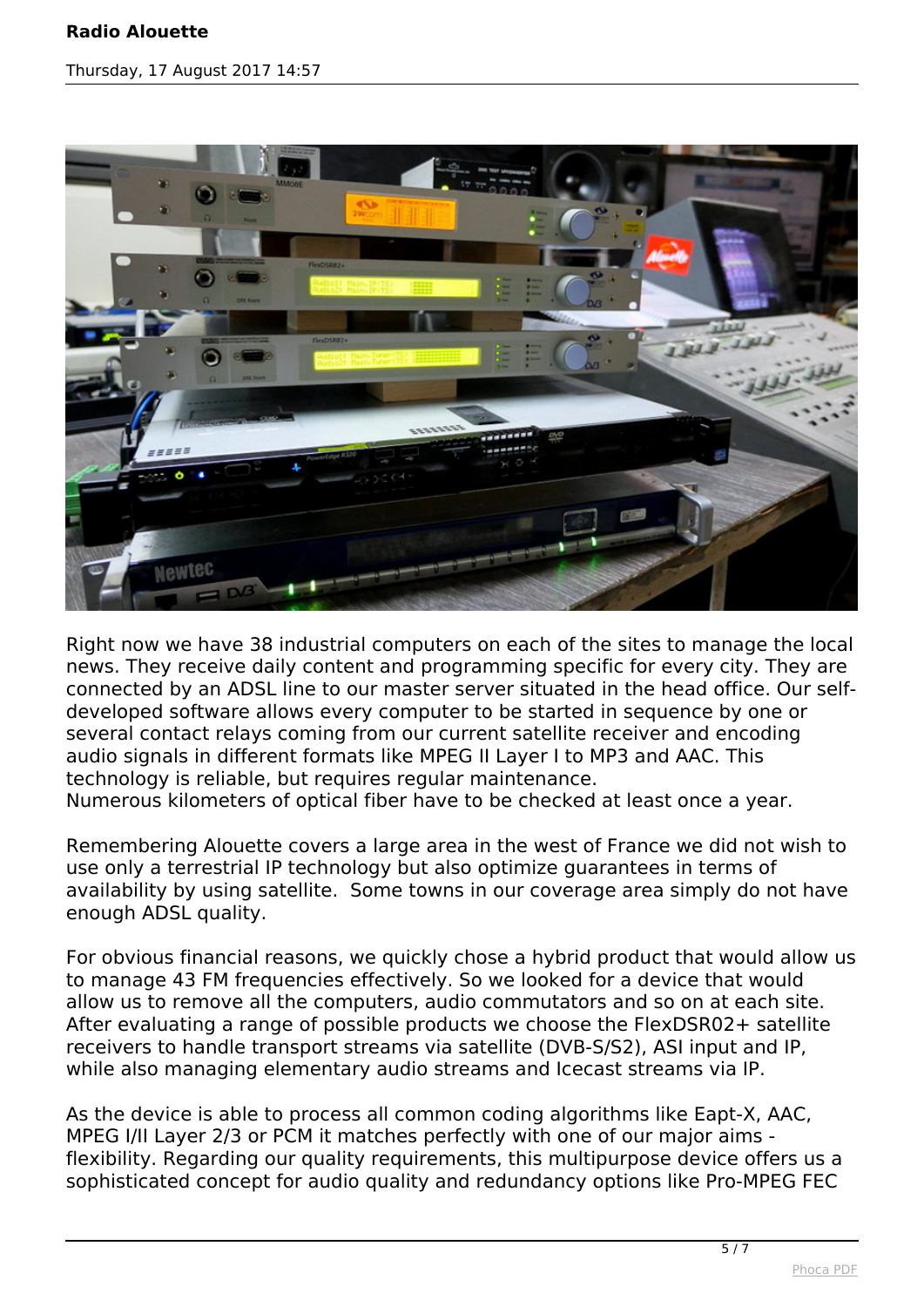*and DualStreaming to avoid IP packet losses. It also includes a very effective link redundancy between the satellite and terrestrial IP by providing advanced functions making it possible to pass over automatically from a satellite reception in one flow to a global TS-IP.* 



*During the entire concept phase and testing we also had the chance to check the quality of 2wcom's customer service. Because of the new system's importance to us for the present and the future this was a crucial question for us. Apart from all of the technical features, one of our most important requirements for us is a constructive and respectful relationship between the engineers of Alouette and 2wcom. To this end, it was key to us that the people involved could work quickly and efficiently together to interface our Zenon Media computerized broadcast systems with 2wcom's broadcast solutions. For the final realization of switchover to DVB-S2, at least three encoder MM08 will be deployed in the technical room as well as one eSIRC Server and 38 DSR02+ satellite receivers.*

*This major switchover involving 43 pieces of receiving equipment has already started and will be finished by September 2017. Our internal structure will ultimately enable us to multiplex three programs at once, for a start. Alouette manages 16 frequencies of its own; the other 27 are divided between Towercast and TDF.*